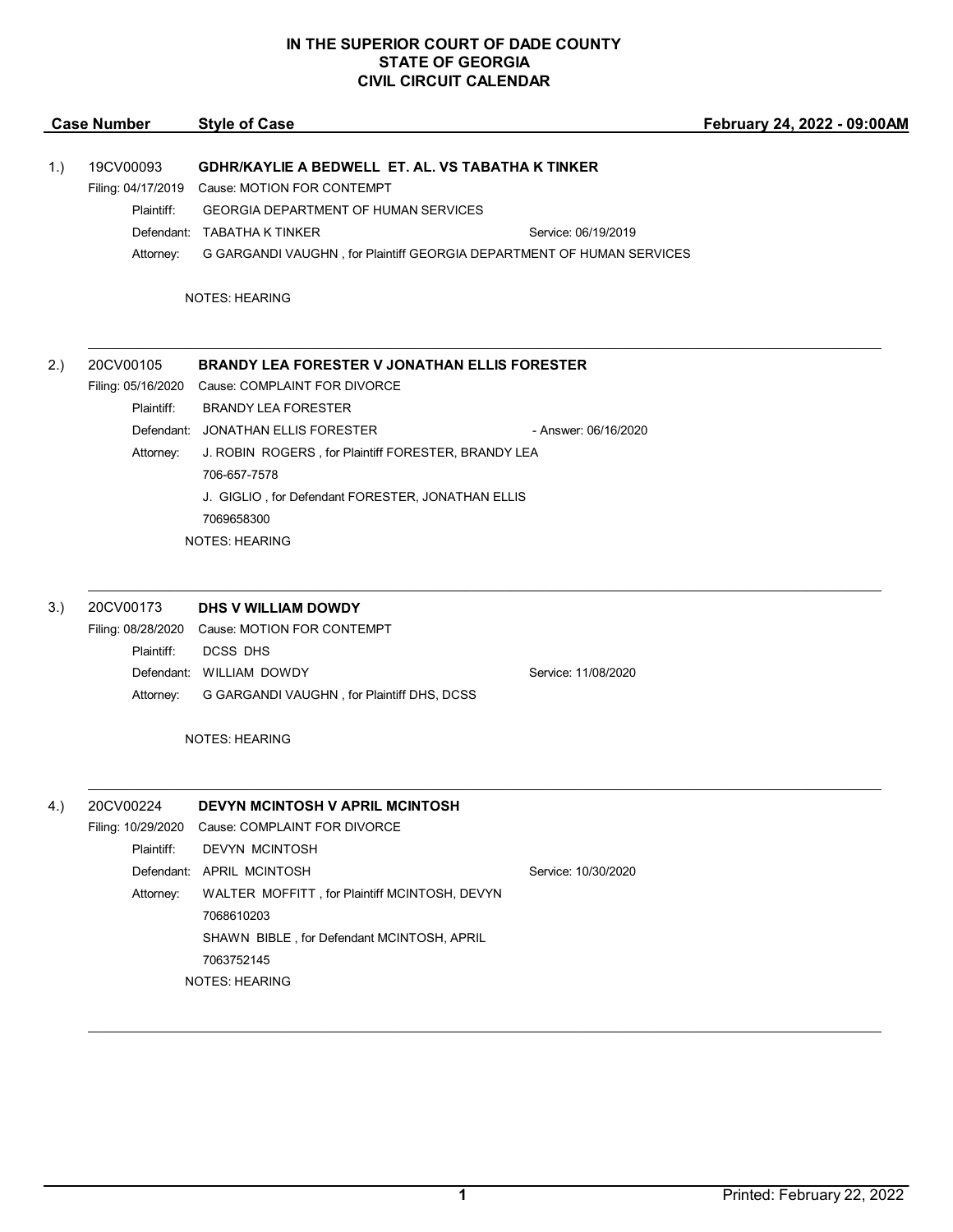## **IN THE SUPERIOR COURT OF DADE COUNTY STATE OF GEORGIA CIVIL CIRCUIT CALENDAR**

|     | <b>Case Number</b>              | <b>Style of Case</b>                                                                        | February 24, 2022 - 09:00AM              |
|-----|---------------------------------|---------------------------------------------------------------------------------------------|------------------------------------------|
| 5.) | 21CV00151<br>Filing: 06/08/2021 | DHS CONNOR P WILLIAMS V CURTIS D WILLIAMS<br>Cause: COMPLAINT FOR RECOVERY OF CHILD SUPPORT |                                          |
|     | Plaintiff:                      | DEPARTMENT OF HUMAN SERVICES                                                                |                                          |
|     |                                 | Defendant: CURTIS D WILLIAMS                                                                |                                          |
|     | Attorney:                       | G GARGANDI VAUGHN, for Plaintiff DHS, WILLIAMS, CONNOR P                                    |                                          |
|     |                                 | <b>NOTES: HEARING</b>                                                                       |                                          |
| 6.) | 21CV00243                       | <b>HAROLD MILLER V KASAY COMBS</b>                                                          |                                          |
|     | Filing: 10/20/2021              | Cause: APPEAL FROM MAGISTRATE                                                               |                                          |
|     | Plaintiff:                      | <b>HAROLD MILLER</b>                                                                        | - Pro Se Filing                          |
|     |                                 | Defendant: KASAY COMBS                                                                      |                                          |
|     |                                 | <b>NOTES: HEARING</b>                                                                       |                                          |
| 7.) | 21CV00249                       | <b>JACOB H DANIEL V KODI L MURPHY</b>                                                       |                                          |
|     | Filing: 10/26/2021              | Cause: COMPLAINT TO OBTAIN VISITATION PRIVILEGES                                            |                                          |
|     | Plaintiff:                      | JACOB H. DANIEL                                                                             |                                          |
|     |                                 | Defendant: KODI L. MURPHY                                                                   | Service: 11/03/2021                      |
|     | Attorney:                       | JOHN EMMETT, for Plaintiff DANIEL, JACOB H.                                                 |                                          |
|     |                                 | 706-657-6183                                                                                |                                          |
|     |                                 | LAWRENCE STAGG, for Defendant MURPHY, KODI L.                                               |                                          |
|     |                                 | (706) 937-8244                                                                              |                                          |
|     |                                 | <b>NOTES: HEARING</b>                                                                       |                                          |
|     |                                 |                                                                                             |                                          |
| 8.) | 22CV00006                       | RODNEY WHITTINGTON V AMANDA ELLERBEE, HATFIELD GRACE & DAVID HATFIELD                       |                                          |
|     | Filing: 01/19/2022              | Cause: PATERNITY/LEGITIMATION                                                               |                                          |
|     | Plaintiff:                      | RODNEY WHITTINGTON                                                                          |                                          |
|     |                                 | Defendant: AMANDA ELLERBEE                                                                  | Service: 01/17/2022                      |
|     |                                 | <b>HATFIELD GRACE</b>                                                                       | Service: 01/21/2022 - Answer: 02/14/2022 |
|     |                                 | DAVID HATFIELD                                                                              | Service: 01/21/2022 - Answer: 02/14/2022 |
|     | Attorney:                       | SHAWN BIBLE, for Plaintiff WHITTINGTON, RODNEY                                              |                                          |
|     |                                 | 7063752145                                                                                  |                                          |
|     |                                 | JENNIFER HILDEBRAND, for Defendant GRACE, HATFIELD                                          |                                          |
|     |                                 | 706-638-6009                                                                                |                                          |
|     |                                 | <b>NOTES: HEARING</b>                                                                       |                                          |

\_\_\_\_\_\_\_\_\_\_\_\_\_\_\_\_\_\_\_\_\_\_\_\_\_\_\_\_\_\_\_\_\_\_\_\_\_\_\_\_\_\_\_\_\_\_\_\_\_\_\_\_\_\_\_\_\_\_\_\_\_\_\_\_\_\_\_\_\_\_\_\_\_\_\_\_\_\_\_\_\_\_\_\_\_\_\_\_\_\_\_\_\_\_\_\_\_\_\_\_\_\_\_\_\_\_\_\_\_\_\_\_\_\_\_\_\_\_